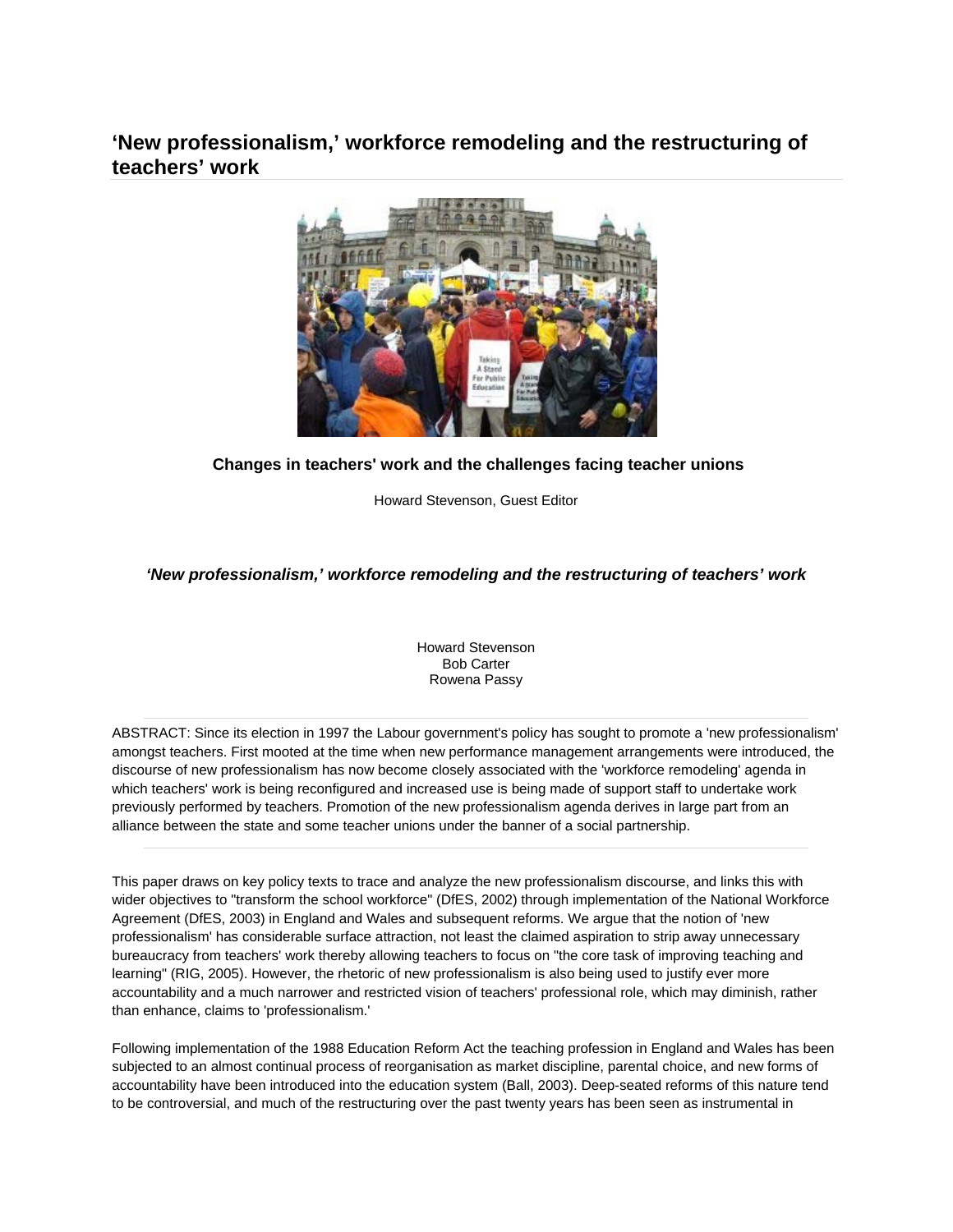teachers' de-professionalization (Helsby & Saunders, 1993; Helsby, 1999; Sachs, 2001, 2003; Mahony & Hextall, 2001), in which the autonomy and judgement of those in the teaching profession has been restricted (Beck, 1999; Pring, 2001). Many of these developments mirror those found elsewhere as teachers face up to globalized problems and policies (Smyth, Dow, Hattan, Reid, & Shacklock,. 2000). More recently, however, the Labour administration has sought to promote a "new professionalism" (DfEE, 1998, p.13) that is currently being established through the medium of workforce remodeling.

The central feature of workforce remodeling is a reconfiguration of teachers' work that makes increased use of a range of different support staff, although it extends into other areas of accountability and control. New forms of performance management, different demands on teachers' time and differing forms of classroom organization are all contributing to a radical re-thinking of the teachers' role and are challenging established ways of working. In this article we seek to map the development of the discourse relating to new professionalism through an analysis of key policy texts. We examine the links between conceptions of new professionalism and the workforce remodeling agenda, and then present a critique of some recent policy developments. The paper is part of an ESRC funded research project Workforce remodelling, teacher trade unions and school-based industrial relations (Project code RS14 G0001).

#### **New Professionalism-The Development of a Discourse**

Concepts of professionalism have long proved problematic and this is particularly the case in occupations such as teaching, where claims to professional status are considered to be less clear cut than the claims to 'classical professionalism' of law and medicine (Hargreaves & Goodson, 1996). McCulloch Helsby, and Knight (2000) recognize that the "notion of professionalism is beset with conceptual difficulties and ambiguities, to such an extent as even to raise questions over its value as a tool of analysis" (p. 14). However, discourses of 'professionalism' have long had a strong resonance in relation to teachers as an occupational group and are frequently invoked to support, or resist, fundamental changes to the ways in which they work. They are in essence debates about the content and, critically, the control of work; technical knowledge, job design, autonomy, accountability, and management are all central aspects of these debates (Sachs, 2003). However, the suggestion that professional traits can be defined, abstracted, and readily conceptualized, and that teachers' claim to professionalism can be judged against any such model, seems both erroneous and unhelpful. We believe it is more useful to approach professionalism as an ideological construct that is neither static nor universal, but located in a particular socio-historical context and fashioned to represent and mobilize particular interests. This perspective recognizes that notions of professionalism change over time and can be a source of conflict, reflecting Ozga and Lawn's (1981) assertion that professionalism can simultaneously be invoked by the state, as a strategy of teacher control, and by teachers, as a means of resisting dilution and substitution. As a consequence "the fact that both the state and the teachers make use of the same term does not mean that they are essentially in harmony" (p. vii). Professionalism therefore can be seen as a discourse that is appropriated by groups with differing levels of power and influence to legitimate particular interests and to promote associated policy agendas.

The term 'new professionalism' was first used in relation to schoolteachers in the early 1990s by academics associated with the school improvement movement (e.g. Fullan, 1993; Hargreaves, 1994), and it has subsequently been presented and labeled in a number of different forms including 'creative' professionalism (Hargreaves, 1998), 'informed' professionalism (Barber, 2005) and 'managed' professionalism (Furlong, 2005). The term first appeared in policy documentation in the Green Paper Teachers: meeting the challenge of change in which there was an explicit call for a 'new professionalism' (DfEE 1998, p. 14) within the context of a 'modernised' teaching profession. The objective was "a new and positive culture of excellence and improvement" (p. 6) in which the key features of professional teachers were accepting accountability, taking responsibility for improving skills and subject knowledge, working in partnership with other staff in schools, anticipating change and promoting innovation (p. 14). Teachers would have incentives to perform well: "good performance is not sufficiently rewarded ... because such recognition is not part of the culture" (p. 15), and they would spend less time on administrative tasks (p. 16). Potential opposition to reform was positioned as cowardly-"teachers too often seem to be afraid of change and therefore to resist it" (p. 16) and the whole was presented as a process that would benefit teachers, who would have better working conditions, status and pay, and pupils, who would be able to access a "world-class education service" (p. 12).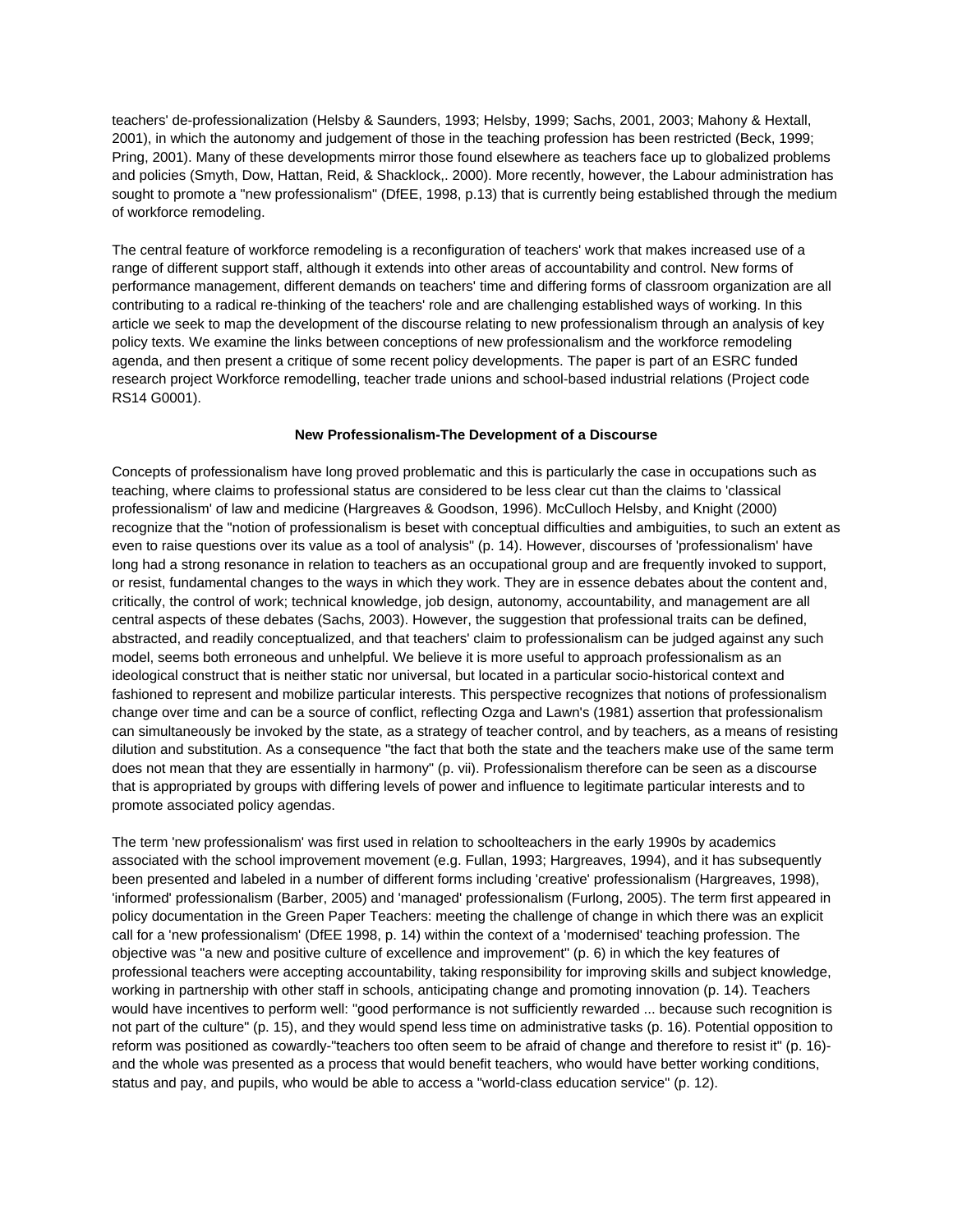These proposals were consistent with New Labour's commitment to the standards agenda expressed in the White Paper Excellence in Schools (DfEE, 1997), and their intention to ensure that all teachers perform to specified standards can be seen as integral to the emphasis on improvement through target-setting (Bell, 1999; Bell & Stevenson, 2006). However, the introduction of associated performance management and performance-related pay systems was highly controversial. Research showed that both Headteachers (Wragg, Haynes, Chamberlin, & Wragg, 2003) and teachers (Haynes, Chamberlin, Wragg, & Wragg, 2003) were critical of its implementation, believing that it made little difference to classroom practice, and that teachers were dissatisfied with the increase in bureaucracy needed to provide evidence of performance (Mahony, Menter, & Hextall, 2002). Escalating tensions within the wider school system became apparent when teacher unions undertook industrial action in response to mounting administrative pressures (Barnard & Dean, 2001) and were compounded by significant problems with teacher and Headteacher recruitment and retention (Shaw, 2002).

Against this backdrop of systemic difficulties the then Secretary of State for Education, Estelle Morris, spelled out an agenda for further reform in an address to the Social Market Foundation. One of the expressed intentions was to tackle the problems of teacher recruitment, retention, and motivation, but she further developed the theme of new professionalism from the 1998 document, setting out six characteristics that should be present in a 'modern profession:'

\* high standards at key levels of the profession, including entry and leadership, set nationally and regulated by a strong professional body;

\* a body of knowledge about what works best and why, with regular training and development opportunities so that members of the profession are always up to date;

- \* efficient organization and management of complementary staff to support best professional practice;
- \* effective use of leading edge technology to support best professional practice;
- \* incentives and rewards for excellence, including through pay structures;

\* a relentless focus on what is in the best interests of those who use the service-in education, pupils and parentsbacked by clear and effective arrangements for accountability and for measuring performance and outcomes (Morris, 2001, p.19).

Although softer, there were renewed claims that teachers were opposed to change-"No matter how well intentioned some opposition to reform may have been, it has sometimes ended up damaging the cause it was intended to serve" (Morris, 2001, p. 9)-but there was a clearer vision of how teachers' work may be restructured and how teacher's professionalism might be supported and enhanced. Classrooms would be "rich in the number of trained adults available to support learning to new high standards" (p. 19) and teachers would be "spending more of their time on teaching, lesson preparation, assessing individual pupil progress and updating their professional skills" (p. 19). Accountability was to be handled through "rigorous performance management arrangements" (p. 25) in which Headteachers would be able to "recognise and reward excellence" (p. 25) and have to make "tough decisions" (p. 19) regarding teacher skill and performance. While none of these themes was new, they were presented in such a way that they suggested a radical workforce remodeling, and it is to this that we now turn.

#### **Workforce Remodeling and the Restructuring of Teachers' Work**

The policy aspirations outlined above were given structure and organization through the National Workload Agreement (NWA) (DfES, 2003) and the monitoring bodies that were subsequently established to support it. The agreement was entitled Raising Standards and Tackling Workload, and was reached between government, employers, and trade unions that represented both teaching and support staff. Of the six teacher trade unions, the National Union of Teachers (NUT) never signed the agreement and the National Association of Head Teachers (NAHT) withdrew from the agreement in 2005 and rejoined early in 2007. The other four unions, the Association of School and College Leaders (ASCL), the Association of Teachers and Lecturers (ATL), the National Association of Schoolmasters/Union of Women Teachers (NASUWT), and the Professional Association of Teachers (PAT) have consistently remained as signatories. While the relationships between the different organizations within the agreement-known as the social partnership-are beyond the scope of this paper, it is worth noting the existence of both agreement and division between teacher organizations with consequential effects on their ability to affect policy generation and implementation. The agreement itself, as the title suggests, had an explicit objective of addressing problems of excessive workload by achieving "progressive reductions in teachers' overall [working] hours over the next four years" (DfES, 2003, p. 2). The reforms that were implemented from September 2003 included the removal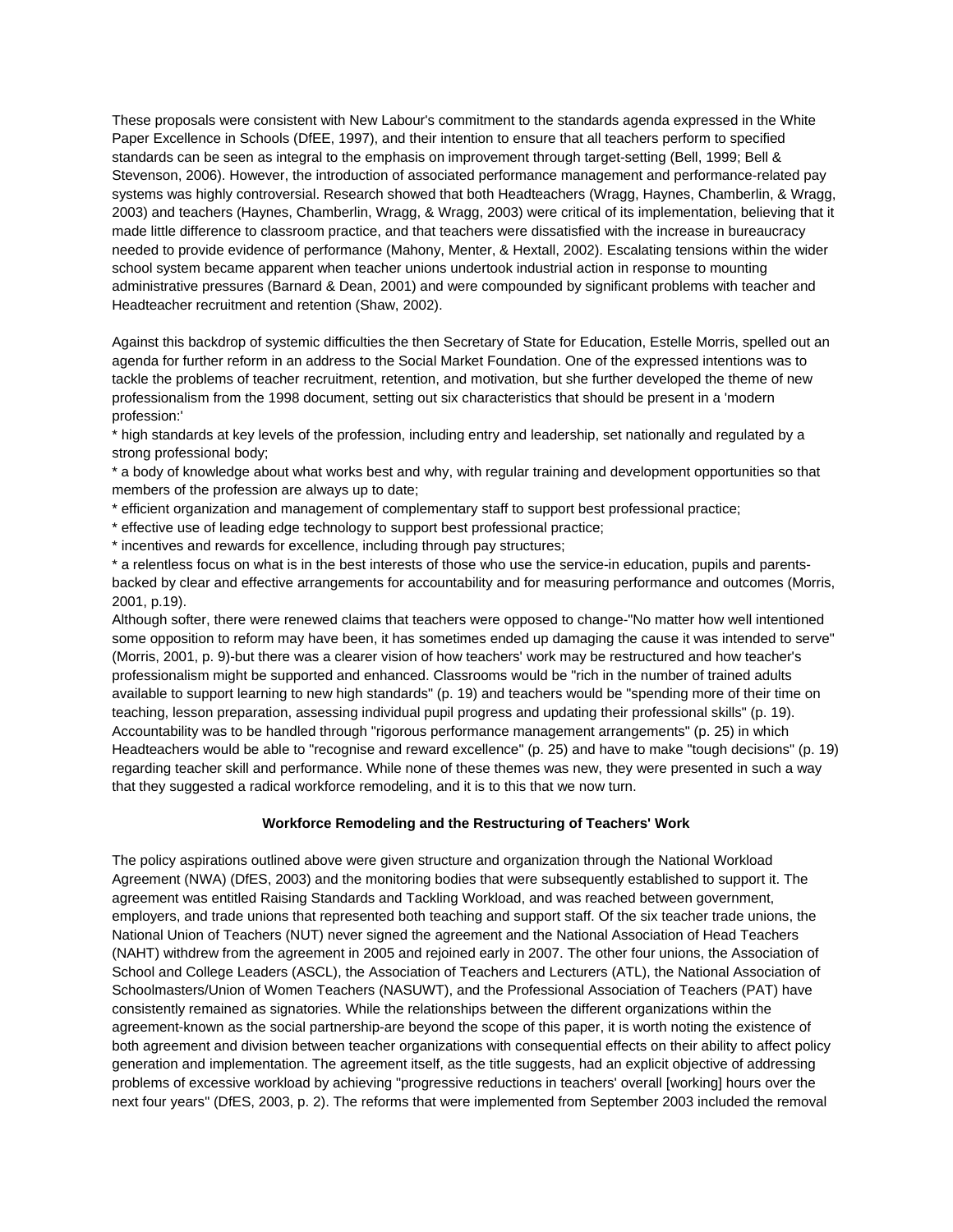of a range of administrative tasks from teachers' workload (building directly on the teachers' earlier industrial action that had boycotted these tasks), a maximum limit on the hours spent covering for absent colleagues and a statutory entitlement to 10% non-contact time for the purposes of planning, preparation, and assessment (a key issue in primary schools where such time has traditionally not been available). This, in turn, was argued would create sufficient "time for standards" (p. 2) as teachers would be able to focus on their "core task" (RIG, 2005, section 2.7) of improving teaching and learning.

Clearly if teachers were to do fewer so-called 'non-essential' tasks, the role of the "complementary staff" referred to by Morris (2001, p. 19) would change to accommodate this. Accordingly the NWA carried the expectation that support staff would undertake work previously performed by teachers in four key areas: administration, student support, management, and teaching and learning (Miliband, 2003). With regard to teaching and learning it was agreed that regulations requiring qualified teachers to have responsibility for whole classes would be amended (HMSO, 2003). The role of Higher Level Teaching Assistant (HLTA) was introduced, with national professional standards determined by the Teacher Training Agency, which has now been significantly re-branded as the Training and Development Agency for Schools (TDA) to include support staff and to reflect the new 'school workforce' culture. Guidance from the national Workload Agreement Monitoring Group (WAMG, n.d.), a sub-group of social partnership members that oversees implementation of the NWA, noted that:

HLTAs may undertake the more demanding elements of 'specified work' under the direction and supervision of a teacher. This may involve working with individual pupils as well as with groups and with whole classes.

However , HLTA status is not a requirement to undertake this type of work, as Headteachers need only 'have regard' to HLTA national professional standards when deciding if any non-teacher performs these duties. In addition to teaching responsibilities, the agreement carried the expectation that support staff would undertake more responsibility for pupils' pastoral welfare which, within the UK, is a well-established area of teachers' responsibility (e.g. Power, 1996). This role has been confirmed in a subsequent government document which then suggests that this division of labor should increase in the future (DfES, 2004).

Underpinning these changes within the classroom has been an increased emphasis on accountability through pay restructuring. The Five Year Strategy for Children and Learners (DfES, 2004) expanded the link of so-called new professionalism with pay, by asserting that "career progression and financial rewards will go to those who are making the biggest contributions to improving pupil attainment, those who are continually developing their own expertise, and those who help to develop expertise in other teachers" (DfES, 2004, p. 69). As a result, recommendations from the Rewards and Incentive Group (RIG)-a sub-group of the social partnership that advises on pay and performance management provisions-led to each school in England and Wales undertaking a complex and time-consuming pay restructuring (RIG, 2005). Teachers' management allowances, that gave extra payments for added responsibilities, such as being in charge of a curriculum area, were replaced by teaching and learning responsibility points (TLRs), which were intended to have a sharper focus on the core task of teaching and learning and the raising of standards. TLRs have two payment ranges, and payment on the higher range can only be awarded to teachers who have a significant 'line management' responsibility for overseeing the work of colleagues. The agreement stipulated that any teacher downgraded as a result of the restructuring would be eligible for three years' salary protection but thereafter pay, and pension entitlements, would be cut.

Analysis of policy documents that set out the emerging new professionalism agenda highlight three key features that might be considered its core elements:

\* focus on the core task of teaching and learning: teaching requires a focus on the processes of learning and teachers should be unfettered by involvement in unnecessary and extraneous tasks.

\* new accountability regimes: improved rewards are a key part of the new professionalism, but there is a recognition that pay will be increasingly linked to performance. Performance management systems, including pay, are therefore central to the new professionalism agenda.

\* focus on continuous professional development: the acceptance that teachers have both a right, and a responsibility, to continuously engage in professional development throughout their careers.

Each of these themes is clearly central within documents relating to the development of new professionalism. However, we would argue that this emphasis on 'product' neglects the development of policy as 'process' (Stevenson,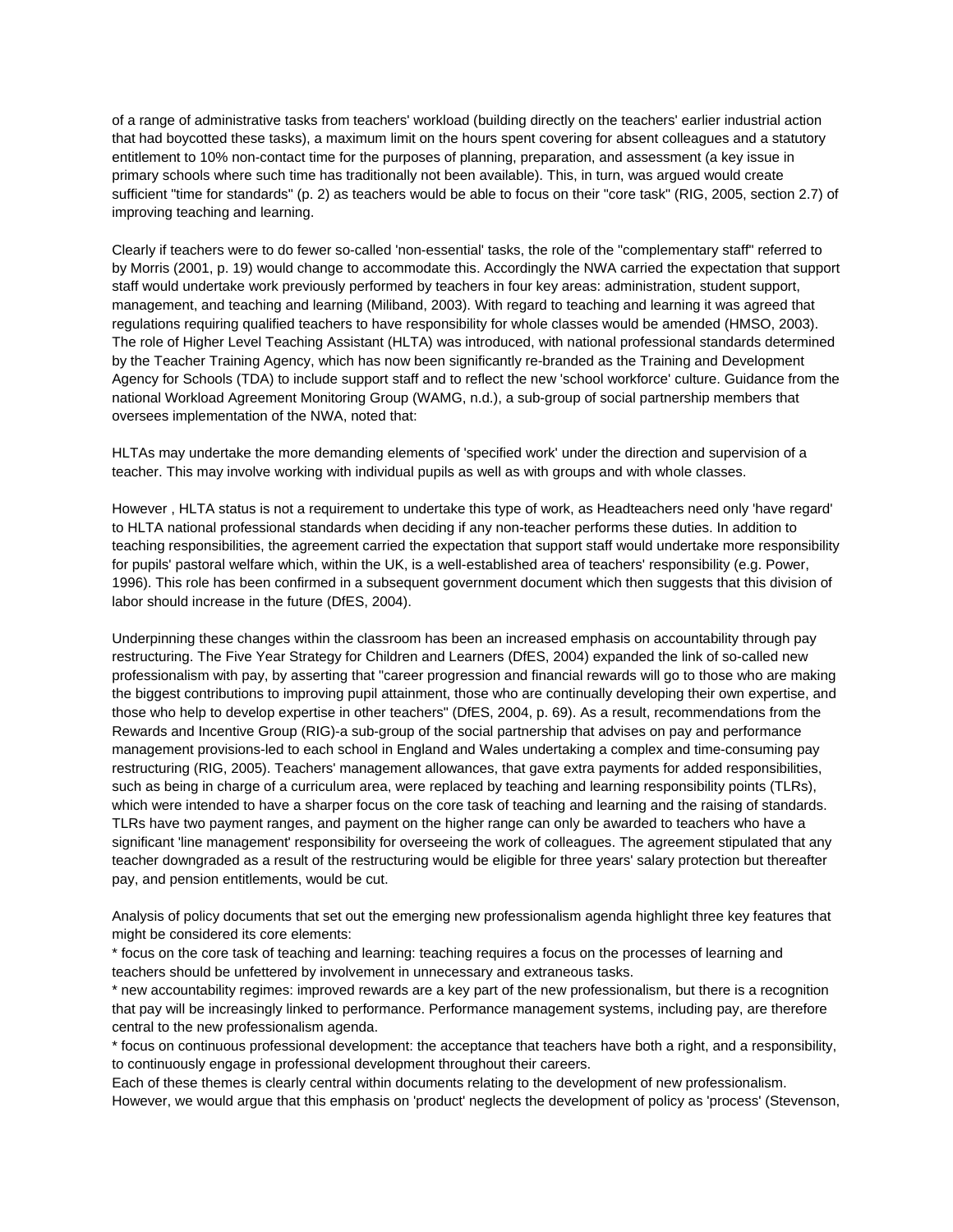2007) and that the mechanism through which the new professionalism has emerged, represents a fourth, and integral, element of the new professionalism:

\* Partnership as fundamental to professionalism: 'partnership' between government and teacher unions, and a commitment to a mature and constructive relationship between parties.

Taken together, the whole presents a picture of a sleek, modernized profession that is able to deliver the Green Paper's (DfEE, 1998) so-called 'world class education service.'

#### **Challenging the New Professionalism-Developing a Critique**

A particular feature of the new professionalism agenda is the way in which it is has emerged through an apparent commonality of interest between the State and teachers with considerable emphasis placed on a partnership between government, local authority employers and representatives of the teaching profession. However, as we have suggested, the development of discourses around professionalism are best seen as strategies to legitimize preferred forms of behavior and organization. It would be surprising therefore if elements of such fundamental changes to teachers' work were not contested by teachers individually and collectively. Therefore, whilst there is consensus around many features of the new professionalism agenda that we have outlined, it is important to recognize that in each of the four elements of new professionalism presented there is dissension on important issues.

#### *The focus on teaching and learning.*

At the heart of the new professionalism agenda is the focus on teaching and learning, and it is from here that a critique of the new professionalism must develop. During the industrial action in the years after the millennium protesting against excessive workload, and conducted by both NASUWT and NUT, the unions campaigned amongst their membership for 'Time to Teach.' The NWA brought in the ability to focus on teaching by stripping away unnecessary bureaucracy and administration, and this understandably receives wide support. However, it has been achieved through a de-regulation of the teaching profession that now allows staff without qualified teacher status to assume responsibility for whole class teaching, a major point of principle that the NUT has consistently opposed. Within secondary education in particular this process is now going further, and increasingly involves detaching teachers' pastoral responsibilities from their teaching role. Here a more common scenario has been for the pastoral component of teachers' work to be increasingly undertaken by support staff. Teachers with additional payments for pastoral responsibilities have sometimes found these removed in pay restructurings, while in other cases teachers' role as a pastoral tutor to students is being transferred to staff without qualified teacher status. Again the effect is to redraw the boundaries of teachers' work and to restrict its scope.

This critique of the new professionalism argues that there is a process of de-professionalization taking place as less qualified, and cheaper, labor is used to undertake the work of qualified teaching staff. Research undertaken by Bach, Kessler, and Heron (2006) rejects this argument and suggests classroom assistants are supplementing, not substituting, the work of teachers and that NUT "opposition to the workload agreement is contrary to the direct interests of their members" (p. 19). Carter and Stevenson (2006) dispute the claims made by Bach et al. and suggest that these findings arise from a failure to adequately to assess the broader implications of remodeling. Part of the inadequacy of Bach and colleagues' analysis hinges on its rationale for focusing on primary schools. Bach et al. (2006) claim that "TAs [teaching assistants] form a more integral component of the workforce than in secondary schools and the boundaries between teachers and TAs are more contested than at secondary level" (p. 7). This may be the case but it fails to capture the very complex changes across both the primary and secondary sectors in which teachers' roles are being directly displaced by support staff in the ways described above. Moreover, Bach et al.'s narrow focus on teaching assistants fails to recognize the diversity of the new roles that are emerging in schools and some of which are displacing the work of teachers. These changes represent a fundamental shift in the construction and organization of teachers' work.

The model represents a narrowing of teachers' professional concerns with a clear focus on technical questions of 'delivery' rather than wider questions of pedagogy and the curriculum. At the same time that teachers are being encouraged to focus on the 'core task' of teaching and learning, fundamental questions about the nature and purpose of the curriculum are removed yet further from their control. Teacher professionalism therefore is increasingly being conceived in terms of technical questions relating to the detail of pedagogic practice, with wider issues about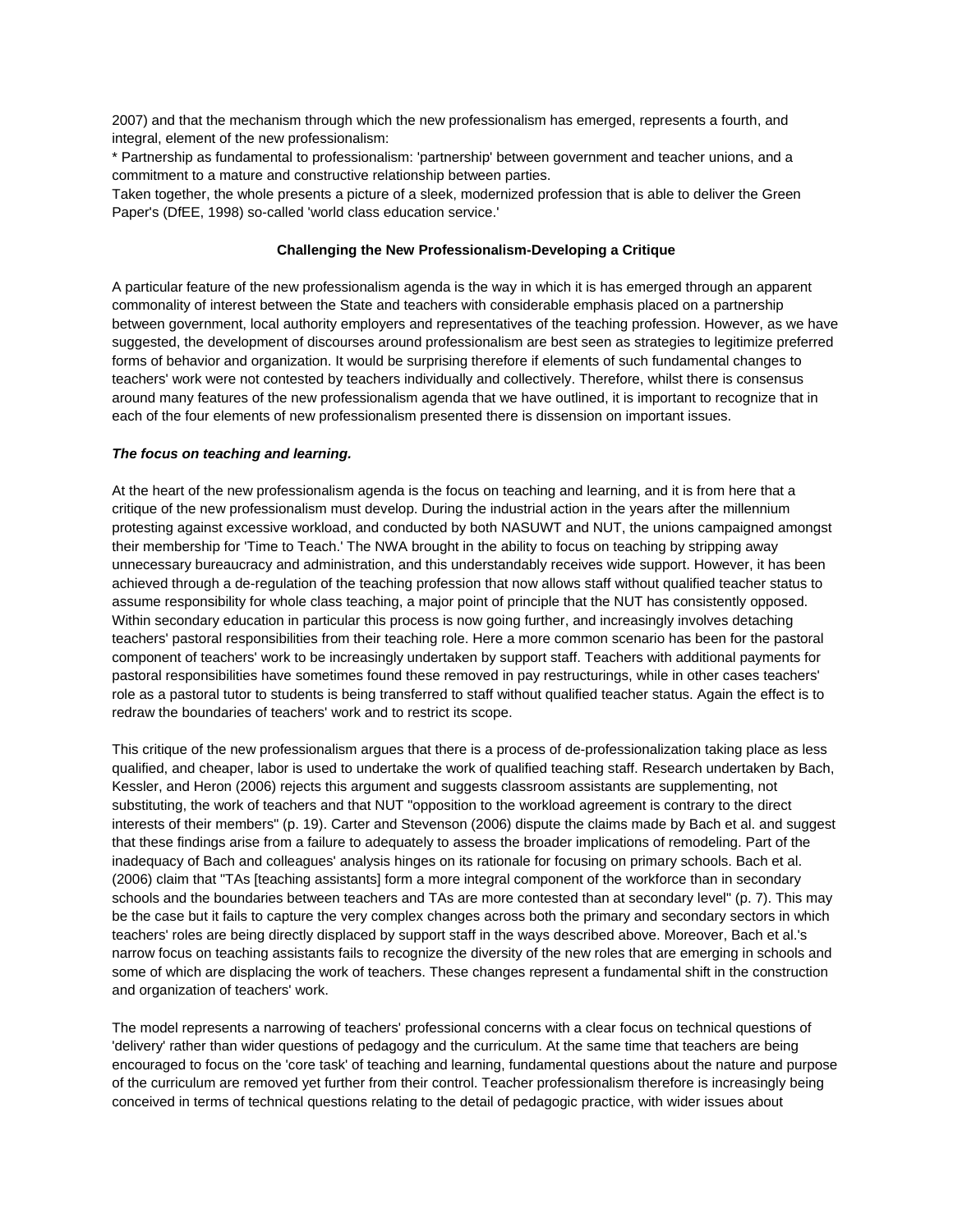teachers' ability to design curricula, or determine appropriate forms of assessment, removed from them.

#### *Professionalism, pay and performance.*

The focus on a narrower conception of teaching has also been accompanied by a willingness to accept greater accountability for school and individual teacher performance. Performance related pay (PRP) had already been well established in the teaching profession before the emergence of workforce remodeling. This had been set in motion by the 1988 Green Paper which had introduced a clearly prescribed system of performance management (teacher appraisal), the notion of a pay threshold (which experienced teachers could only cross subject to satisfactory performance) and performance pay for an upper pay spine above the threshold. Remodeling reforms have now accelerated these processes by adding further elements of PRP and a yet more elaborate system of performance management, with increased requirements for classroom observation of teacher performance. However, since the development of remodeling and the emergence of the new professionalism agenda, what has become clearer is the linking of pay and performance issues to the narrower focus on teaching and learning. This was perhaps most clearly illustrated by the introduction of a pay restructuring process for teachers across the whole of the school system and which replaced generic 'management allowances' (extra payments for additional responsibilities) with teaching and learning responsibility points (TLRs). The rationale behind this major exercise was to focus payments only on areas that directly contributed to improvements in teaching and learning and raising 'standards.' Trade-offs have been agreed to in which improvements in pay and the removal of 'nonessential tasks' have been exchanged for increases in control systems (through PRP and appraisal) that link performance ever more closely to corresponding rewards and sanctions. The consequence for teachers is that they are now increasingly accountable for their performance, with performance being measured in terms of student improvement in standardized tests. The much narrower conception of teaching represented by the focus on teaching and learning is then enforced through increasingly managerialist forms of control that monitor and measure performance and allocate rewards correspondingly. Although the increasing significance of performance management has raised the profile of access to continuing professional development, this too can be perceived as problematic.

#### *New professionalism and continuing professional development.*

Much has been made of the emphasis placed on CPD in the emerging discourse relating to new professionalism. New performance management regulations (RIG, 2006; RIG, 2007) make CPD an integral part of the process, stating that "a key part of the planning discussion should be about the support that the reviewee may need to meet the performance criteria" (RIG 2006, p.18). This has resulted in some arguing that teachers now have an entitlement to CPD in a way that the profession has long sought, but not hitherto achieved. Teachers have for many years been critical of the lack of opportunities for good quality CPD, something tacitly acknowledged by the government strategy for CPD that was launched in 2001 (DfEE, 2001), and it is entirely appropriate that increased opportunities for relevant and supportive CPD should be welcomed. However, the location of CPD entitlements within a strict performativity regime, linked to performance management arrangements, and less directly, performance pay, inevitably raises questions about the type, nature, and purpose of the CPD that teachers will be expected to undertake. Performance management arrangements ensure that professional development priorities are management determined, whilst the use of PRP increasingly ties CPD to 'raising standards.' For example, the focus in new professionalism on the technical aspects of 'delivery' underpins the increasing priority accorded to coaching and mentoring within CPD programs with such programs potentially acting as transmission belts for the replication of competency-based approaches to teaching. A further illustration is provided by the burgeoning role of the National College for School Leadership (NCSL) in providing management and leadership training. The requirement for all incoming Headteachers to hold the National Professional Qualification for Headteachers has effectively provided NCSL with a monopoly on the training of future Headteachers and has an important ideological role to play in shaping the future direction of school leadership. Alternative perspectives on leadership, such as might be promoted by institutions of higher education or other providers are marginalised as aspiring Headteachers are compelled to follow the NCSL route to leadership. These concerns add to those previously expressed by teachers that CPD is often experienced by teachers as irrelevant, and something over which they have little control, with corporate objectives over-riding teachers' priorities. This view is clearly articulated in a report by one of the teacher unions:

Government policy has attempted to standardise practice, showing a lack of trust in the profession and a denial of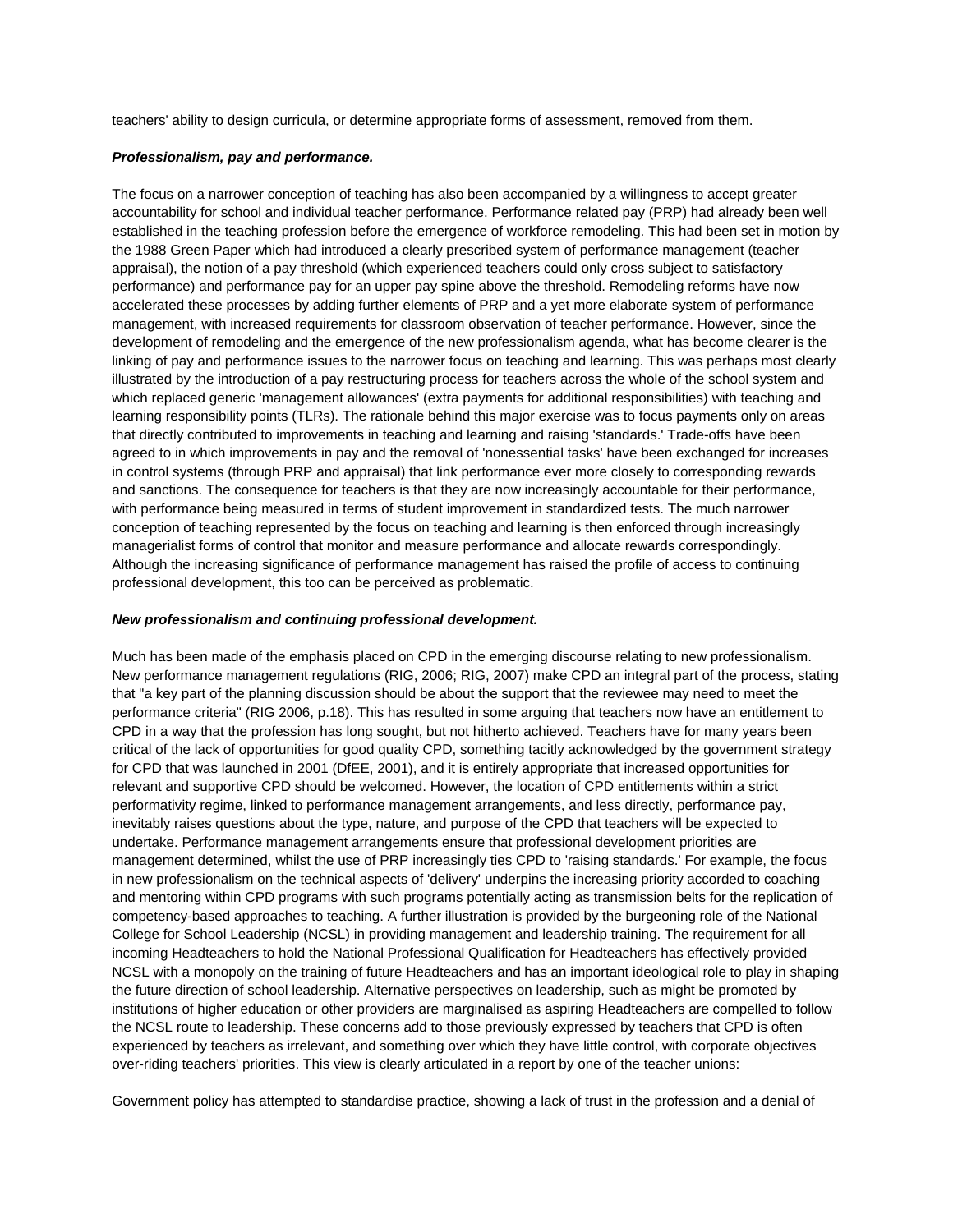complexity. It conceptualises CPD as a management tool to ensure good classroom practice and is seeking to embed it within the management tool kit, including performance management, pay progression and contract. Items of training are to be imposed on teachers according only to immediate corporate needs (Association of Teachers and Lecturers, 2005, p.3).

It is clear that new professionalism has much to offer in terms of enhancing the role of CPD-a feature of teachers' work that has often been inadequate and neglected. However, the extent to which provision of CPD become centralized, and set within the context of target-driven performativity, highlights the extent to which CPD can be used to promote a particular notion of professionalism and becomes reinforcing of the hollowed-out conception of teaching presented by the new professionalism.

# *Professionalism and partnership.*

The discourse relating to new professionalism has increasingly been voiced through an alliance between the state and organized teachers, in the form of a 'social partnership.' The social partnership emerged from those organizations that signed the national workload agreement, and has now become established through a number of semi-formal institutions including the Workload Agreement Monitoring Group (WAMG) and the RIG. The social partnership explicitly eschews the traditional methods of collective bargaining, which it argues are sterile and counterproductive (Stevenson & Carter, 2007). Instead it draws on traditions of 'interest-based bargaining' (NEA, 2003) in which efforts are made to find common ground between employer and employee, and to 'problem-solve' in pursuit of win-win solutions. Implicit within this approach is that means are as important as aims and that professionalism requires the dialogue that comes with partnership, rather than the confrontation that is presented as a feature of collective bargaining.

For teacher unions that have been largely frozen out of the policy debate for many years the prospect of a voice in policy has a clear attraction. Unions that have signed up to the workload agreement and subsequent remodeling reforms can point to a degree of influence with government, and corresponding results in terms of claimed improvements in pay and conditions. However, critics (NUT, 2003; Thompson, 2006) argue that a high price has been paid for this improved relationship with the government. Unions have accepted the principle of those without qualified teacher status teaching whole classes and have also found themselves having to defend proposals resulting in pay cuts for members and increasingly onerous appraisal arrangements. More significant is the extent to which this closer relationship with government may have impaired unions' ability to act independently in defense of their members' interests.

## **Conclusion**

Current educational reforms in England and Wales marks a new phase in the restructuring of state education. The labor process of teaching, that in the past has been shaped and re-shaped by reform policies focused on school organization and curriculum re-structuring, has now itself become the direct focus of change. These reforms are cast in terms of a 'new professionalism' in which teachers focus on the core task of teaching and learning in which financial rewards are closely related to teachers' ability to demonstrate their impact on pupil progress, and in which teachers have access to high quality professional development. All this is located within the context of a new and constructive relationship between 'social partners' in which the foundations of new professionalism are determined by dialogue and debate rather than conflict and strife.

We would argue that the term 'new professionalism' is being used to justify a much narrower conception of teaching in which teachers are compelled to focus on the technical delivery of content, and their success in achieving these targets is then scrutinized forensically by ever tighter forms of control over teachers' work. All of this is supported by a CPD framework that has the potential to be transformatory, but which is often used to perpetuate a 'one best way' approach to both teaching and learning and educational leadership. These reforms may produce a new kind of teacher professional, but we see it as one who is trained to deliver information to maximum effect so that pupils pass assessments dictated by government, not one who can exercise greater autonomy and judgment over his or her work in order that students might access the "broad and balanced" curriculum that should prepare them for the "opportunities, responsibilities and experiences of everyday life" (Great Britain Statutes, 1998, p. 1). The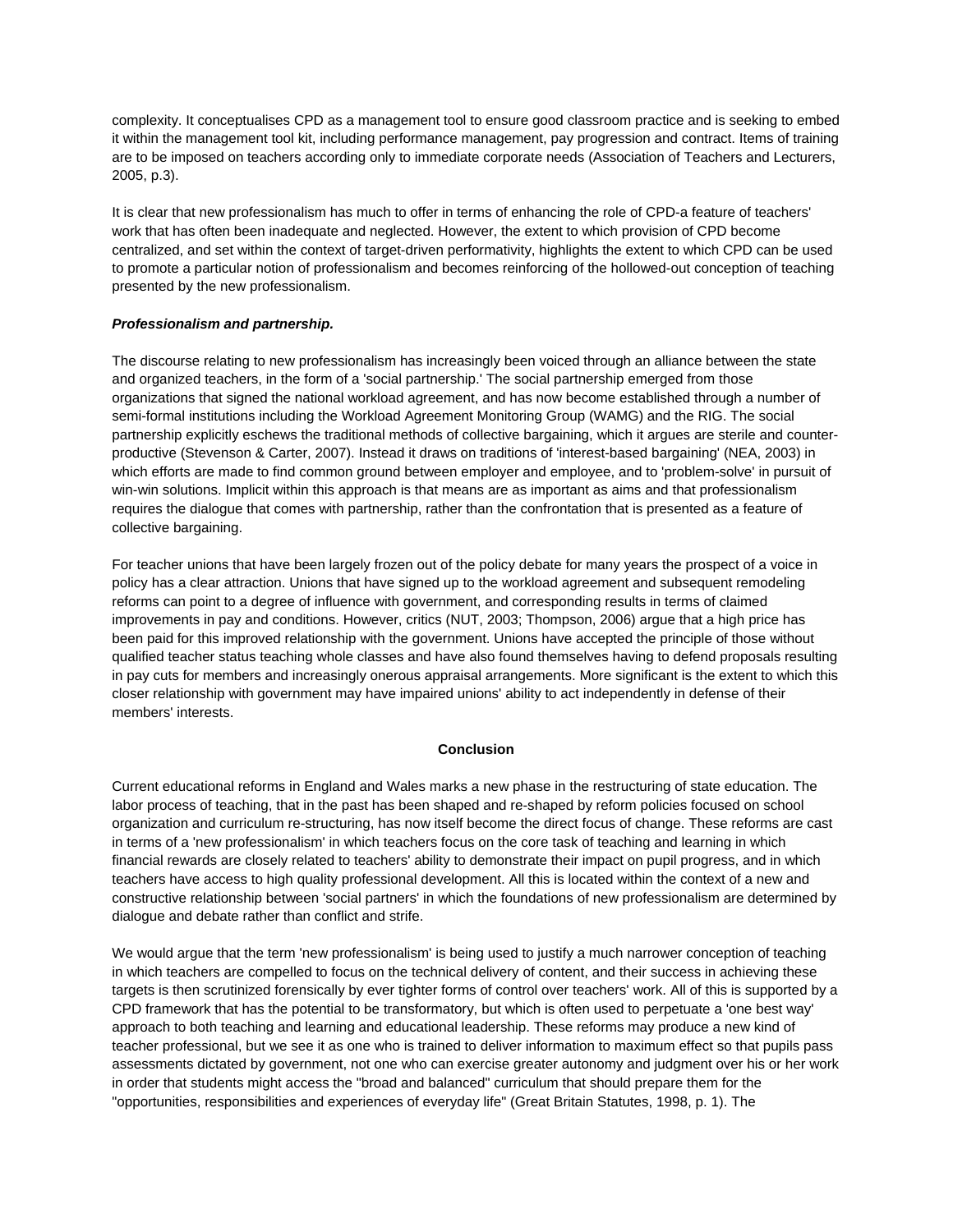consequences of these developments are not a new professionalism, but rather an impoverished professionalism, in which some may gain in terms of higher status and rewards, but in which many may lose out through labor substitution and de-skilling. However, what may be most significant in the longer term is the extent to which teachers' collective organization, their unions, have retained or surrendered their ability to independently assert the professional interests of their members. Teacher union willingness to accept short term solutions to deep-rooted teacher grievances about working conditions may in the longer term presage developments that pose a more significant threat to both teacher professionalism and quality of service. At stake, ultimately, are fundamental questions about the nature of the educational process and the capacity of the teaching profession to assert, independently from the state, what is in the best educational interests of students.

#### **References**

Association of Teachers and Lecturers. (2005). New professionalism. London: ATL.

Bach, S., Kessler, I., & Heron, P. (2006). Changing job boundaries and workforce reform: the case of teaching assistants, Industrial Relations Journal, 37 (1), 2-21.

Ball, S. (2003). The teacher's soul and the terrors of performativity, Journal of Education Policy, 18 (2), 215-228.

Barber, M. (2005). Informed professionalism: realising the potential speech to ATL conference, London, 11 June.

Barnard, N., & Dean, C. (2001) Poised to unite for workload crusade, Times Educational Supplement, 20 April. Retrieved July 5, 2006, from *[http://www.tes.co.uk/search/story/?story\\_id=346029](http://www.tes.co.uk/search/story/?story_id=346029)* 

Beck, J. (1999). 'Makeover or Takeover? The strange death of educational autonomy in neo-liberal England,' British Journal of Sociology of Education, 20 (2), 223-238.

Bell, L. (1999). Back to the future: The development of education policy in England, Journal of Educational Administration, 37 (3) and (4), 200-28.

Bell, L., & Stevenson, H. (2006). Education policy: process, themes and impact. London: Routledge.

Carter, B., & Stevenson, H. (2006). Teachers, class and the changing labour process. Paper presented at the 23rd Annual International Labour Process Conference, 21-23 March, University of Strathclyde. Retrieved November 15, 2007, from *[http://www.hrm.strath.ac.uk/ILPC/2005/conf-papers/Carter-Stevenson.pdf](http://www.tes.co.uk/search/story/?story_id=346029)* 

DfEE. (1997). Excellence in schools. London: The Stationery Office.

DfEE. (1998). Teachers: meeting the challenge of change. London: The Stationery Office.

DfEE. (2001). Learning and Teaching: A strategy for professional development. London: DfEE.

DfES. (2002). Time for Standards: Reforming the school workforce. London: DfES.

DfES. (2003). Raising standards and tackling workload: a national agreement. Retrieved July 21, 2006, from *[http://www.teachernet.gov.uk/docbank/index.cfm?id=3479](http://www.tes.co.uk/search/story/?story_id=346029)*

DfES. (2004). Five year strategy for children and learners. London: The Stationery Office.

Fullan, M. (1993). Why teachers must become change agents, Educational Leadership 50 (6) 1-13.

Furlong, J. (2005). New Labour and teacher education: the end of an era. Oxford Review of Education, 31 (1) 119- 134.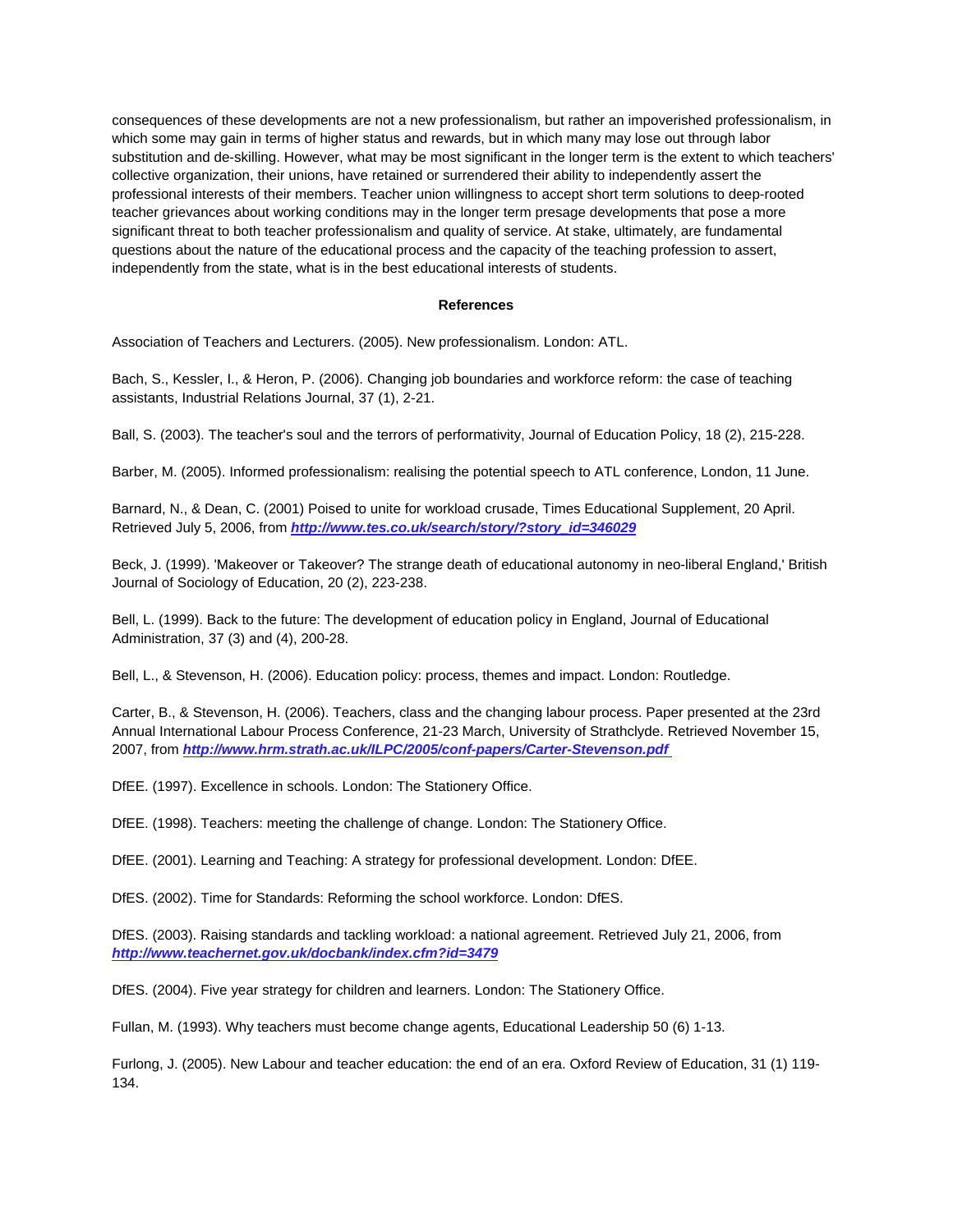Great Britain Statutes. (1988). The Education Reform Act, Chapter 40. London: Her Majesty's Stationery Office.

Hargreaves, A., & Goodson, I. (1996). Teachers professional lives: aspirations and actualities. In I. Goodson & A. Hargreaves (Eds.), Teachers' Professional Lives (pp. 1-27). London: Falmer Press.

Hargreaves, D. (1994). The new professionalism: the synthesis of professional and institutional development, Teaching and Teacher Education 10 (4), 423-38.

Hargreaves, D. (1998). Creative professionalism: the role of teachers in the knowledge society. London: Demos.

Haynes, G., Chamberlin, R., Wragg, E., & Wragg, C. (2003). Threshold Assessment: The experiences of teachers who were unsuccessful in crossing the threshold, Research Papers in Education 18 (1), 25-44.

Helsby, G. (1999). Changing teachers' work: the 'reform' of secondary schooling. Buckingham: Open University Press.

Helsby, G., & Saunders, M. (1993). Taylorism, Tylerism and performance indicators: defending the indefensible? Education Studies 19 (1), 55-77.

HMSO. (2003). The education (specified work and registration) England regulations. London: HMSO.

Mahony, P., & Hextall, I. (2001). Reconstructing teaching: standards, performance and accountability. London: Routledge.

Mahony, P., Menter, I., & Hextall, I. (2002). Learning to perform: the impact of performance assessment on teachers in England. Paper presented at British Educational Research Association annual conference, September 12-14, Exeter University.

McCulloch, G., Helsby, G., & Knight, P. (2000). The politics of professionalism: teachers and the curriculum. London: Continuum.

Miliband, D. (2003). '21st century teaching: leading modern professionalism'. Speech to the Teacher Training Agency, 7 April. Retrieved May 17, 2007, from *[http://www.dfes.gov.uk/speeches/search\\_detail.cfm?ID=65](http://www.tes.co.uk/search/story/?story_id=346029)*

Morris, E. (2001). Professionalism and trust: a speech by the Rt Hon Estelle Morris MP Secretary of State for Education and Skills to the Social Market Foundation. London: DfES.

NEA. (2003). Interest-based bargaining in education: A review of the literature and current practice. Washington DC: NEA.

NUT. (2003). A price too high. London: NUT.

Ozga, J., & Lawn, M. (1981). Teachers, professionalism and class: A study of organized teachers. London: Falmer Press.

Power, S. (1996). The Pastoral and the Academic. London: Cassell.

Pring, R. (2001). 'Managing the Professions: The Case of the Teachers' Political Quarterly, 72 (3), 278-321.

RIG. (2005). STRB: Evidence from the Rewards and Incentives Group: May 2005. Retrieved July 21, 2006, from *[http://www.teachernet.gov.uk/\\_doc/8454/20050526%20STRB%20JOINT%20EVIDENCE%20Final.doc](http://www.teachernet.gov.uk/_doc/8454/20050526%20STRB%20JOINT%20EVIDENCE%20Final.doc)* 

RIG. (2006). Performance for teachers and headteachers: Guidance. Retrieved May 17, 2007, from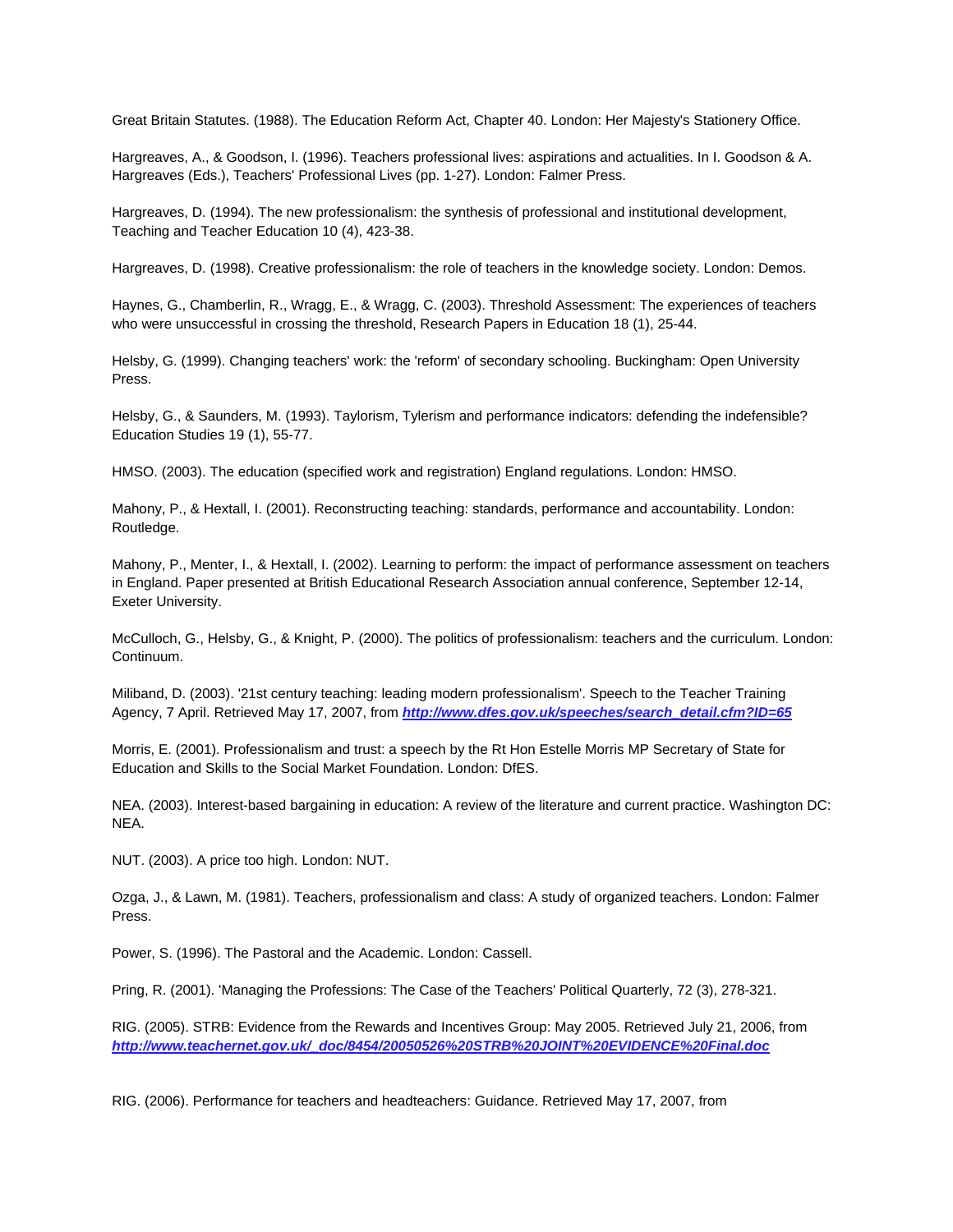*[http://www.teachernet.gov.uk/\\_doc/10405/PM%20Guidance%20print%20final%20Nov%2006.pdf](http://www.teachernet.gov.uk/_doc/10405/PM%20Guidance%20print%20final%20Nov%2006.pdf)* 

RIG. (2007). Model performance management for schools. Retrieved May 17, 2007, from *<http://www.teachernet.gov.uk/docbank/index.cfm?id=11093>*

Sachs, J. (2001). Teacher professional identity: competing discourses, competing outcomes, Journal of Education Policy, 16 (2), 149- 161.

Sachs, J. (2003). The activist teaching profession. Buckingham: Open University Press.

Smyth, J., Dow, A., Hattam, R., Reid, A., & Shacklock, G. (2000). Teachers' work in a globalizing economy. London: Falmer Press.

Shaw, M. (2002). Warning: staff crisis will get worse, Times Educational Supplement, 21 June. Retrieved July 5, 2006, from *[http://www.tes.co.uk/search/story/?story\\_id=365559](http://www.teachernet.gov.uk/docbank/index.cfm?id=11093)*

Stevenson, H. (2007). Restructuring teachers' work and trade union responses in England: Bargaining for change? American Educational Research Journal, 44 (2), 224-251.

Stevenson, H., & Carter, B. (2007). New unionism? Exploring the development of 'social partnership' in English school sector labor relations. Paper presented at the AERA Annual Meeting, Chicago, 9-13 April year?.

Thompson, M. (2006). Remodelling as de-professionalism, Forum 48 (2), 189-200.

WAMG. (n.d.). Guidance for schools higher level teaching assistant support roles for school support staff. Retrieved July 21, 2006, from *<http://www.teachernet.gov.uk/docbank/index.cfm?id=7172>*

Wragg, E., Haynes, G., Chamberlin, R., & Wragg, C. (2003). Performance-related pay: The views and experiences of 1,000 primary and secondary head teachers, Research Papers in Education 18 (1), 3-24.

## **Howard Stevenson**

Dr. Howard Stevenson is a Reader in Education at the University of Lincoln where he is Deputy Head of the Centre for Educational Research and Development. Prior to joining Lincoln in 2007 he was a senior lecturer at the University of Leicester, and before that a school teacher in secondary education for 15 years. His research interests lie in understanding the formation and development of education policy processes, school sector labor relations and the investigation of teachers' work through labor process analysis. He is the co-author (with Professor Les Bell) of Education policy: process, themes and impact (2006), published by Routledge and he is the regional editor (UK) of the International Electronic Journal of Leadership for Learning.

Correspondence address:

Centre for Educational Research and Development University of Lincoln Brayford Pool Lincoln, England LN6 7TS

*[hstevenson@lincoln.ac.uk](mailto:hstevenson@lincoln.ac.uk)*

**Bob Carter**